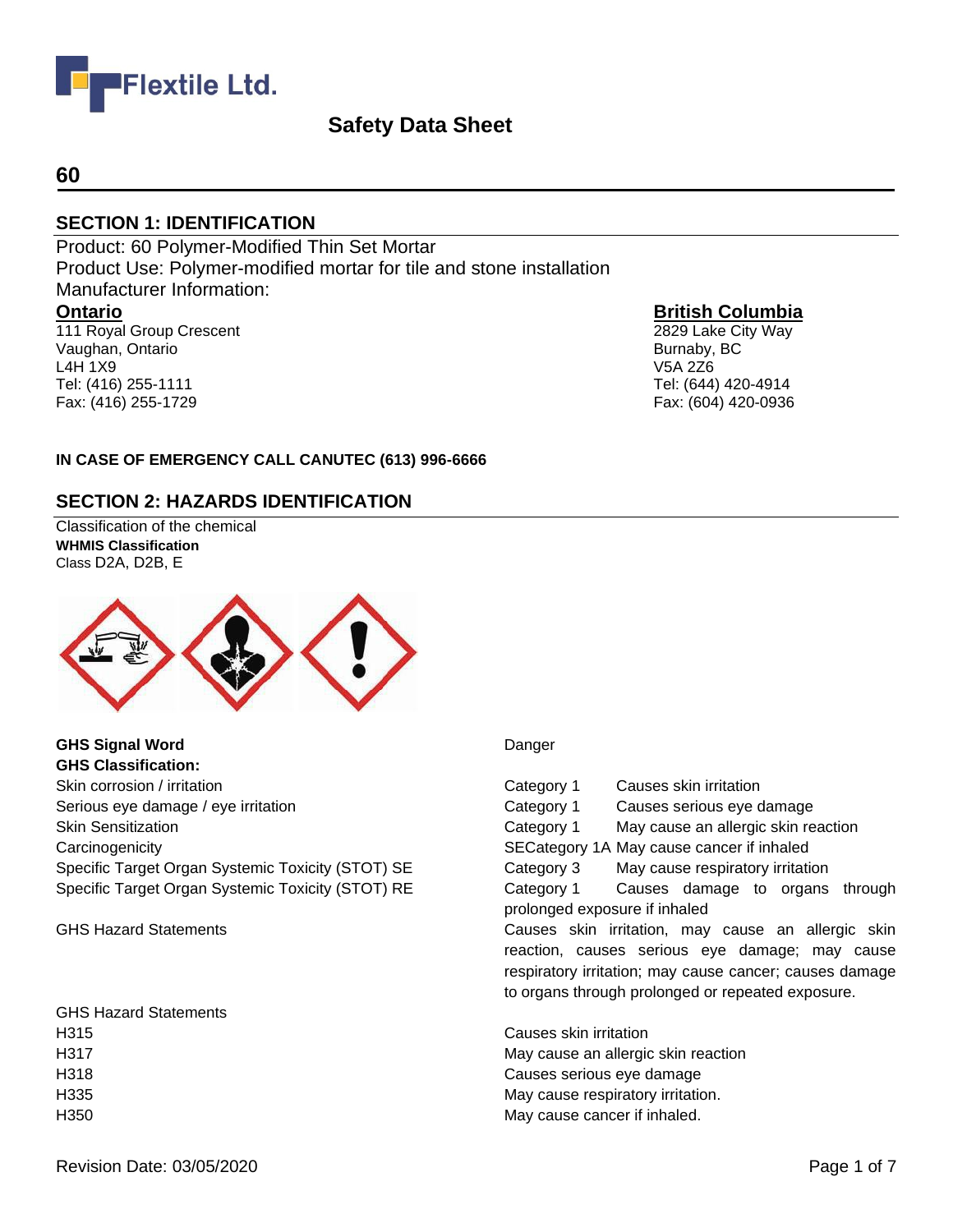

**60**

| H372                   | Causes damage to organs through prolonged or<br>repeated exposure if inhaled. |
|------------------------|-------------------------------------------------------------------------------|
| <b>GHS Precautions</b> |                                                                               |
| Code                   | Description                                                                   |
| P201                   | Obtain special instructions before use.                                       |
| P202                   | Do not handle until all safety precautions have been                          |
|                        | read and understood.                                                          |
| P <sub>260</sub>       | Do not breathe dust.                                                          |
| P <sub>264</sub>       | Wash skin thoroughly after handling.                                          |
| P270                   | Do not eat, drink or smoke when using this product.                           |
| P <sub>271</sub>       | Use only outdoors or in a well-ventilated area.                               |
| P272                   | Contaminated work clothing should not be allowed out of                       |
|                        | the workplace.                                                                |
| P <sub>280</sub>       | Wear protective gloves and eye protection.                                    |
| P302+P352.A            | If on skin: Wash with plenty of water.                                        |
| P304+P340              | If inhaled: Remove person to fresh air and keep                               |
|                        | comfortable for breathing.                                                    |
| P305+P351+P338         | If in eyes: Rinse cautiously with water for several                           |
|                        | minutes. Remove contact lenses, if present and easy to                        |
|                        | do. Continue rinsing.                                                         |
| P308+P313              | If exposed or concerned: Get medical advice/attention.                        |
| P310                   | Immediately call a POISON CENTER.                                             |
| P312                   | Call a POISON CENTER if you feel unwell.                                      |
| P314                   | Get medical advice/attention if you feel unwell.                              |
| P321.A                 | Specific treatment (see supplementary instructions on                         |
|                        | this label)                                                                   |
| P333+P313              | If skin irritation or rash occurs: Get medical                                |
|                        | advice/attention.                                                             |
| P362+P364              | Take off contaminated clothing and wash it before reuse.                      |
| P403+P233              | Store in a well-ventilated place. Keep container tightly                      |
|                        | closed.                                                                       |
| P405                   | Store locked up.                                                              |
| P501                   | Dispose of contents/container in accordance with                              |
|                        | applicable regulations.                                                       |

# **SECTION 3: COMPOSITION / INFORMATION ON INGREDIENTS**

| <b>Name</b>                     | % by Weight | <b>CAS No.</b> | <b>Classification</b>   |
|---------------------------------|-------------|----------------|-------------------------|
| Silica Sand, Crystalline quartz | $50 - 55$   | 14808-60-7     | Carc. 1A, H350          |
|                                 |             |                | STOT RE 1, H372         |
| <b>Portland Cement</b>          | $30 - 40$   | 65997-15-1     | Eye damage 1, H318      |
|                                 |             |                | Skin irritant 2, H315   |
|                                 |             |                | Skin sensitizer 1, H317 |
|                                 |             |                | STOT SE 3, H335         |
| Calcium Carbonate               | $5 - 10$    | 1317-65-3      | Skin irritant 2, H315   |
|                                 |             |                | Eye irritant 2B, H320   |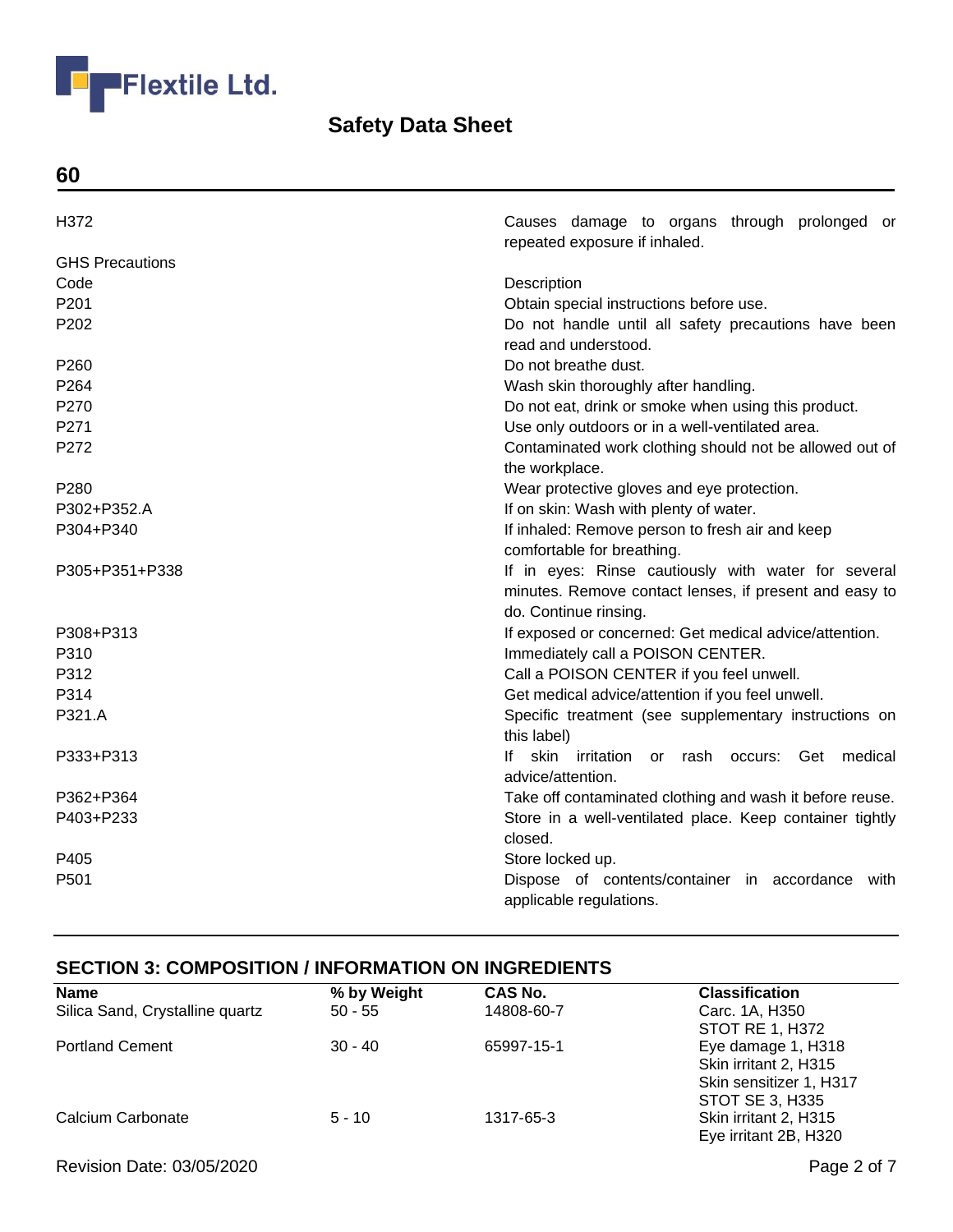

### **60**

Calcium Formate 0.2 - 5.0 544-17-2 Eye damage 1, H318

STOT SE 3, H335

# **SECTION 4: FIRST AID MESURES**

**General** In case of accident or illness, seek medical attention immediately.

**Eye Contact** Flush eyes and contaminated skin with abundant water. Seek medical attention immediately.

**Skin Contact** Remove contaminated clothing immediately. Wash skin immediately with soap and abundant water. **Inhalation** If breathing is irregular or stopped, administer artificial respiration. Move to a well ventilated area. Seek medical attention immediately.

**If Ingested** Severely irritating. Do not induce vomiting. Drink lots of water or milk to dilute. Do not give anything by mouth to an unconscious person. Seek medical attention immediately.

# **SECTION 5: FIRE FIGHTING MEASURES**

| <b>Extinguishing Media</b>             | Water spray, carbon dioxide, dry chemical or foam              |
|----------------------------------------|----------------------------------------------------------------|
| <b>Unsuitable Extinguishing Media</b>  | None in particular                                             |
| <b>Hazardous Combustion Products</b>   | Do not inhale explosion and combustion gases                   |
| <b>Explosive Properties</b>            | N/A                                                            |
| <b>Oxidizing Properties</b>            | N/A                                                            |
| <b>Special Firefighting Procedures</b> | Wear standard fire fighting gear with self-contained breathing |
|                                        | apparatus.                                                     |

# **SECTION 6: ACCIDENTAL RELEASE MEASURES**

**Special Protection** Exposure to spilled material may be irritating or harmful. Wear personal protective equipment. **Protective Equipment** Refer to Section 8 on this Safety Data Sheet for appropriate personal protection equipment. Pick up solids and avoid dust accumulation. Use an appropriate scoop to remove large amounts of material while smaller quantities may be swept up. Avoid the use of water as material becomes alkaline when wet.

**Waste Disposal** Dispose of in accordance with local, state and federal regulations.

**Environmental Precautions** Do not allow product to enter drains or waterways. Do not allow material to contaminate ground water system. Refer to Section 13 for disposal information.

# **SECTION 7: HANDLING AND STORAGE**

Wear personal protective equipment. Avoid contact with skin and eyes, inhalation of vapours and mists.

Contaminated clothing should be changed before entering eating areas. Do not eat or drink in work areas.

Do not use any empty containers before they are cleaned.

**Protective Equipment** Refer to Section 8 on this Safety Data Sheet for appropriate personal protection equipment. Wash thoroughly after handling.

**Storage** Store in a cool, adequately ventilated, dry area. Keep containers tightly closed when not in use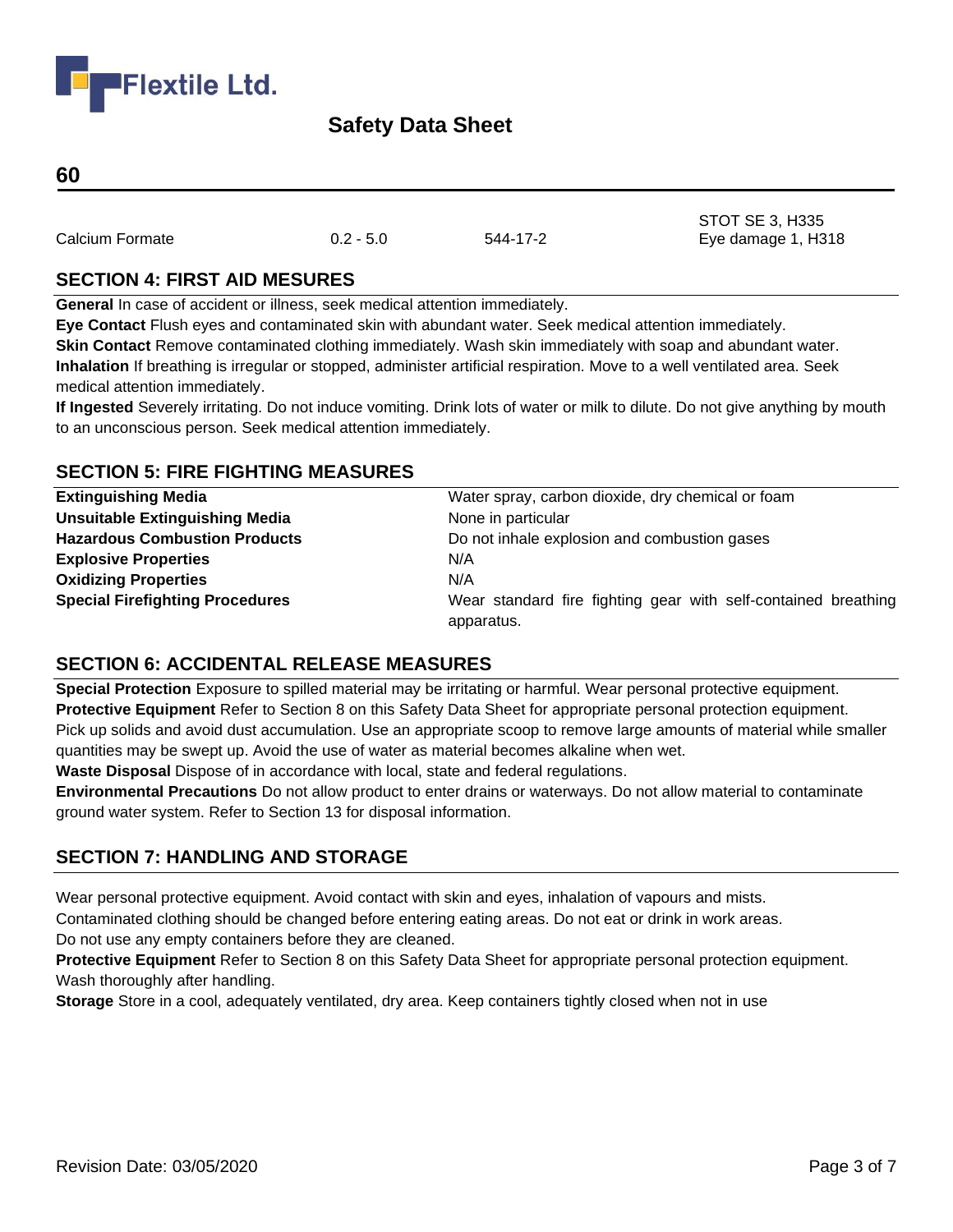

## **60**

# **SECTION 8: EXPOSURE CONTROLS AND PERSONAL PROTECTION**

# **EXPOSURE LIMITS**

| <b>Chemical Name</b><br>Silica Sand, Crystalline Quartz | <b>CAS No.</b><br>14808-60-7 | <b>ACGIH TLV</b><br>$0.025$ mg/m <sup>3</sup> TWA<br>(respirable fraction)                     | <b>OSHA PEL</b><br>10 mg/m <sup>3</sup> TWA (respirable)             |
|---------------------------------------------------------|------------------------------|------------------------------------------------------------------------------------------------|----------------------------------------------------------------------|
| <b>Portland Cement</b>                                  | 65997-15-1                   | 10 mg/m <sup>3</sup> TWA (respirable,<br>containing no asbestos and<br><1% crystalline silica) | 15 mg/m <sup>3</sup> TWA (total dust), 5<br>$mg/m3 TWA$ (respirable) |
| Calcium Carbonate                                       | 1317-65-3                    | 10 mg/m $3$ TWA                                                                                | 15 mg/m <sup>3</sup> TWA (respirable)                                |

## **ENGINEERING CONTROL METHODS:**

**Ventilation** Use local exhaust ventilation or other engineering controls to minimize exposures.

**Eye Protection**: Wear safety glasses with side shields or face shield when handling this product. Have an eye wash station available.

**Skin protection** Avoid skin contact by wearing chemically resistant gloves and long sleeved shirt.

**Hand Protection** Use protective gloves that provides comprehensive protection, e.g. P.V.C., neoprene or rubber.

**Respiratory Protection** Use approved (OSHA) dust respirator rated n95 when mixing .

# **SECTION 9: PHYSICAL AND CHEMICAL PROPERTIES**

| Physical state                               | Solid                       |
|----------------------------------------------|-----------------------------|
| Odour and appearance                         | Odourless White/Grey powder |
| Odour threshold                              | N/A                         |
| Specific gravity                             | $1.2 - 1.6$                 |
| Boiling point                                | N/A                         |
| Freezing point                               | N/A                         |
| pH                                           | 11 when wet                 |
| Flash point                                  | N/A                         |
| Upper/Lower flammability or explosive limits | N/A                         |
| Auto-ignition temperature                    | N/A                         |
| Decomposition temperature                    | N/A                         |
| <b>Explosive properties</b>                  | N/A                         |
| Oxidizing properties                         | N/A                         |
| Solubility in water                          | Dispersable                 |
| Solubility in oil                            | N/D                         |
| Octanol/Water coefficient                    | N/D                         |
| Calculated VOC content                       | 0 g/l                       |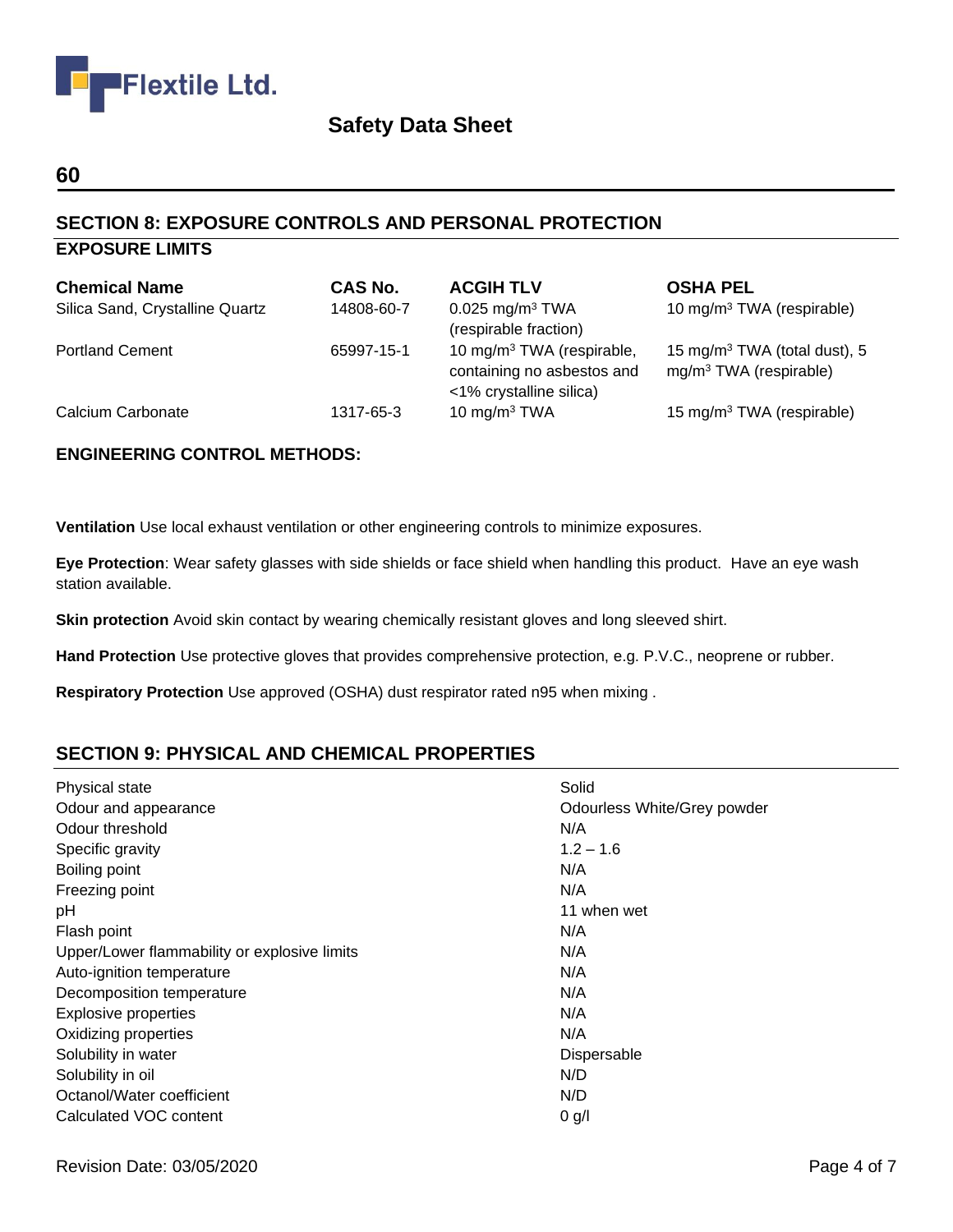

# **60**

# **SECTION 10: STABILITY AND REACTIVITY**

Chemical stability Stable

Conditions to avoid Conditions to avoid

Incompatible materials Strong oxidizing agents, strong acids, strong bases Hazardous decomposition products examples that contracts controlled by CO, CO<sub>2</sub>, NO<sub>x</sub>, and other unidentified organic compunds

# **SECTION 11: TOXICOLOGICAL INFORMATION**

| Toxicological information based on the individual components. |                |                            |
|---------------------------------------------------------------|----------------|----------------------------|
| <b>Chemical Name</b>                                          | <b>CAS No.</b> | <b>LD50/LC50</b>           |
| Silica Sand, Crystalline Quartz                               | 14808-60-7     | ORAL LD50 (rat) 500 mg/kg  |
| <b>Portland Cement</b>                                        | 65997-15-1     | N/Av                       |
| Calcium Carbonate                                             | 1317-65-3      | Oral LD50 6450 mg/kg (rat) |
| Calcium Formate                                               | 544-17-2       | Oral LD50 2650 mg/kg (rat) |

**Routes of entry** skin contact, eye contact, ingestion, inhalation

**Effects of acute exposure** irritate the eyes and upper respiratory tract. Ingestion can cause throat irritation.

**Effects of chronic exposure** cement dust can cause inflammation of tissue lining the nasal interior and the eye cornea. Hypersensitive persons may develop allergic dermatitis.

| Skin corrosion                    | In both dry and wet forms can dry skin and cause alkali burns     |
|-----------------------------------|-------------------------------------------------------------------|
| Serious eye damage / irritation   | Can cause moderate irritation, tearing, and reddening             |
| Respiratory or skin sensitization | May cause an allergic skin reaction, and respiratory irritation   |
| Germ cell mutagenicity            | No data available.                                                |
| Carcinogenicity                   | This product contains crystalline silica. Crystalline silica      |
|                                   | (respirable size) is classified as carcinogenic by inhalation by: |
|                                   | IARC (Group 1), ACGIH (Group A2), NTP (Group 1), OSHA             |
|                                   | (Select carcinogen).                                              |
|                                   | Cement is not listed as a carcinogen by IARC or NTP; however,     |
|                                   | cement contains trace amounts of crystalline silica and           |
|                                   | hexavalent chromium which are classified by IARC and NTP as       |
|                                   | known human carcinogens.                                          |
| Reproductive toxicity             | No data available                                                 |
| STOT-single exposure              | May cause respiratory irritation                                  |
| STOT-repeated exposure            | May cause lung damage upon repeated or prolonged exposure         |
| Aspiration hazard                 | repeated inhalation of dust may result in silicosis               |

# **SECTION 12: ECOLOGICAL INFORMATION**

| Ecotoxicity                   | N/A |
|-------------------------------|-----|
| Persistence and degradability | N/A |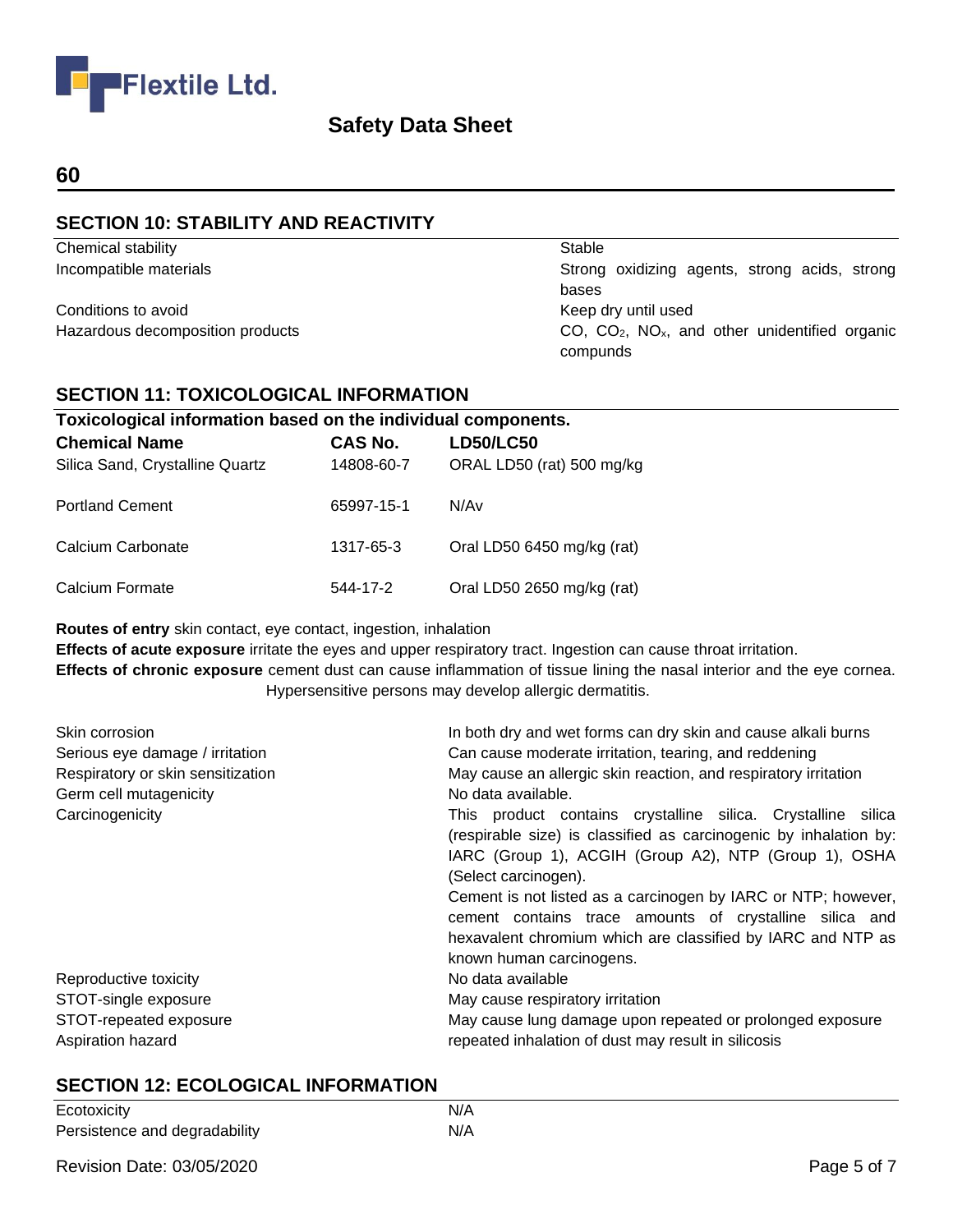

## **60**

| LC50 Aquatic acute toxicity carp >10,000 mg/l 72 h |
|----------------------------------------------------|
|                                                    |
|                                                    |
|                                                    |
|                                                    |
|                                                    |
|                                                    |
|                                                    |

**Handling for disposal** Handle waste as per recommendations in Section 7.

Dispose of in an approved landfill. Waste must be handled in accordance with all federal, state, provincial, and local regulations. Consult authorities before disposal.

## **SECTION 14: TRANSPORT INFORMATION**

Consult Bill of Lading for transportation information. Canadian TDG : not regulated US DOT: not regulated IATA: not regulated

### **SECTION 15: REGULATORY INFORMATION**

#### **Canadian Information:**

Canadian WHMIS Classification: This product is a WHMIS Controlled Product. It meets one or more of the criteria for a controlled product provided in Part IV of the Controlled Products Regulations (CPR). Refer to Section 2 for a WHMIS Classification for this product.

This product has been classified according to the hazard criteria of the CPR and the MSDS contains all of the information required by the CPR.

Canadian Environmental Protection Act (CEPA) information: All ingredients listed appear on either the Domestic Substances List (DSL) or the Non- Domestic Substances List (NDSL). It contains components listed on the Canadian HPA Ingredient Disclosure List. It contains Crystalline silica, quartz.

#### **US Federal Information:**

TSCA: All listed ingredients appear on the Toxic Substances Control Act (TSCA) inventory.

CERCLA Reportable Quantity (RQ) (40 CFR 117.302): None reported.

SARA TITLE III: Sec. 313, Toxic Chemicals Notification, 40 CFR 372: This material is not subject to SARA notification requirements, since it does not contain any Toxic Chemical constituents above the minimum concentrations.

#### **U.S. State Right To Know Laws**

California Proposition 65: Warning! This product contains a chemical known to the State of California to cause cancer. It contains Crystalline silica, quartz.

Other State Right to Know Law:

- MA Portland Cement, Crystalline Silica, Quartz, Limestone
- NJ Portland Cement, Crystalline Silica, Quartz, Limestone
- PA Portland Cement, Crystalline Silica, Quartz, Limestone
- RI Portland Cement, Crystalline Silica, Quartz, Limestone
- MN Portland Cement, Crystalline Silica, Quartz, Limestone